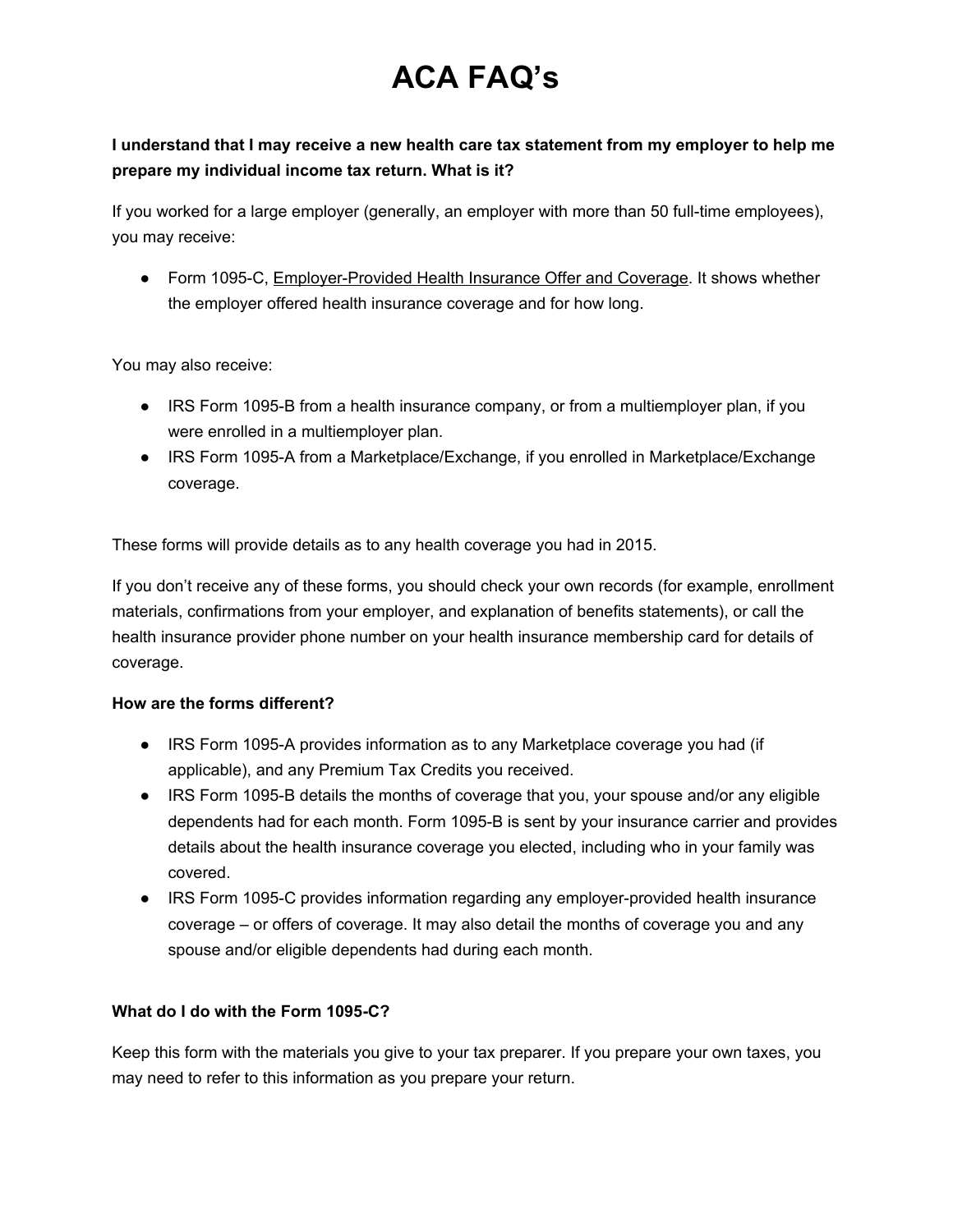#### **Should I wait for the form to prepare my income tax return?**

In most cases, you do not need to wait for the Form 1095-C in order to file your U.S. Individual Income Tax Return (IRS Form 1040, 1040A, or 1040EZ). Most employees will know whether they had health coverage for a month and can simply check a box on their tax return to attest that they, their spouse (if filing jointly), and any eligible dependents had "minimum essential coverage" throughout the year.

## **Under what circumstances would I need the information on Form 1095C to file my U.S. Individual Income Tax Return?** Only if:

- You received an advance premium tax credit or wish to take the premium tax credit on your return; or
- You had a gap in coverage of more than three consecutive months.

#### **Do I need to attach Forms 1095A, 1095B, or 1095C to my federal tax return?**

No, do not submit these with your tax return. However, you may need to refer to them in order to complete your tax return.

#### **How will I receive these forms?**

You may receive these forms by U.S. Mail, or hand delivery (for example, from your employer); or, if you consented to receive the forms electronically, you may receive the form via e-mail.

#### **When will I receive these forms?**

Normally, by January 31st of the year following coverage (for 2015 statements, the date is March 31).

#### **What if I don't receive a Form 1095C from my employer by March 31st?**

Not all employers will furnish a Form 1095-C. Only large employers – those with an average of 50 or more employees – are required to furnish them. You may need to call the employer if to ask if they will be providing these forms.

## **Since not all employers will issue Forms 1095C are there alternate sources for the information, such as monthly coverage details and premium cost/affordability?**

Yes. There are several places to find this information.

- Check your employer's open enrollment materials for the year in question (Note: You may have received this in October 2014 for 2015).
- If you changed employers during the year, you may also be able to get the information from your Notice to Employees of Coverage Options, available through the Marketplace/Exchange.
- For details of the months during which you had health coverage, you can also call the health insurance provider phone number on your health insurance membership card.
- If you cannot find the information you need through those sources, contact the employer's Human Resources or Benefits department.